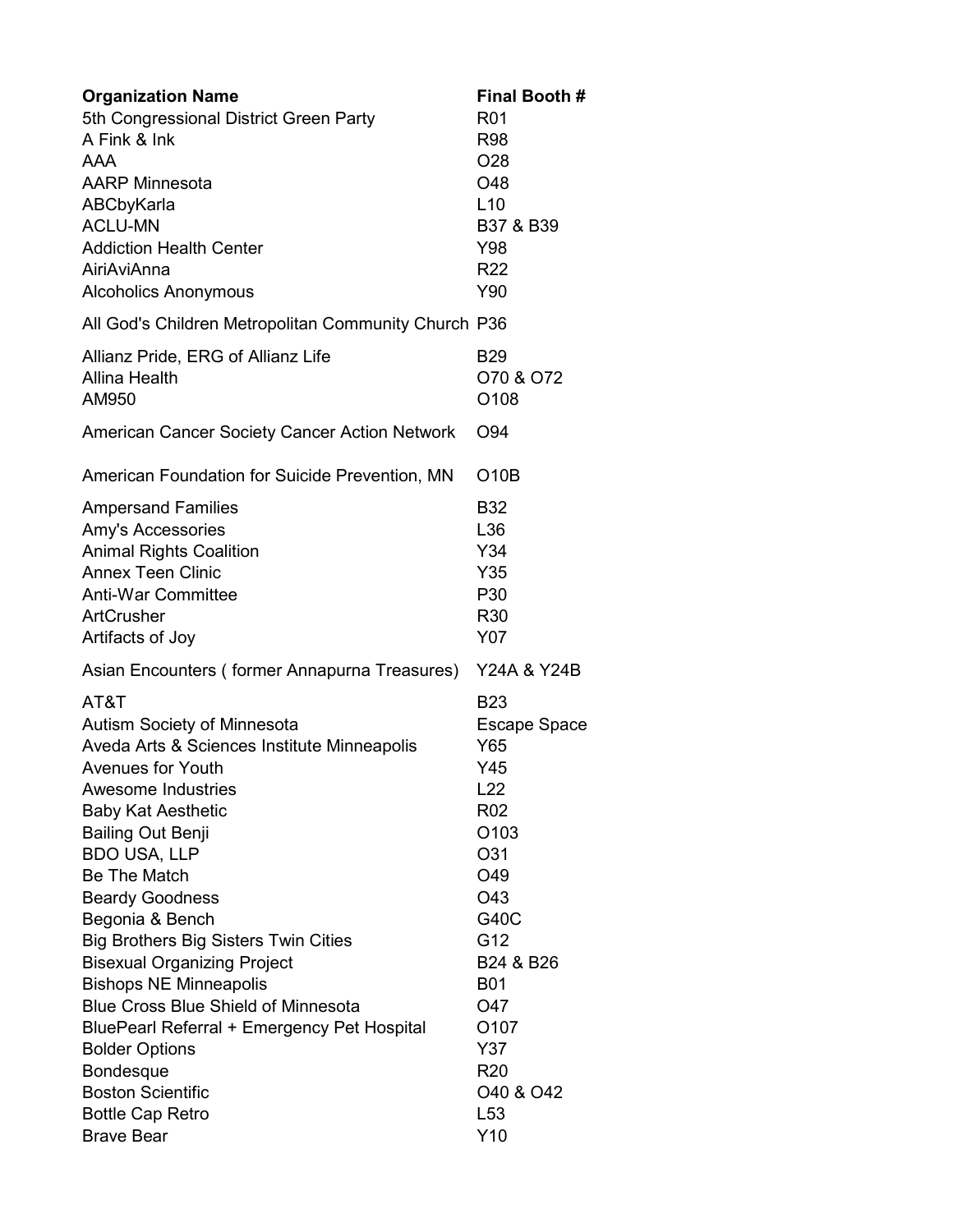| <b>Burton Art Studios</b>                          | L40                 |
|----------------------------------------------------|---------------------|
| <b>Calliope Women's Chorus</b>                     | Y57                 |
| Canvas Health                                      | O <sub>16</sub>     |
| <b>CARE Counseling</b>                             | Y38                 |
| cause-cart.com                                     | Y24D                |
| <b>CenterPoint Energy Pride</b>                    | O <sub>27</sub>     |
| <b>Central Minnesota Legal Services</b>            | O <sub>02B</sub>    |
| <b>Chanhassen Dinner Theatres</b>                  | L <sub>06</sub>     |
| <b>CherriTree Designs</b>                          | Y01 & Y03           |
| Children's Home Society of Minnesota               | G <sub>13</sub>     |
| <b>Children's Minnesota</b>                        | O74                 |
| <b>Children's Theatre Company</b>                  | G04                 |
| <b>Christopher Straub</b>                          | P38 &P40            |
| <b>CHS</b>                                         | O96                 |
| Churches of the Downtown Area                      | O <sub>29</sub>     |
| Citizens for a Loring Park Community               | A03                 |
| City of Minneapolis Neighborhood and Community     |                     |
| <b>Relations Department</b>                        | P19C, D, E, & F     |
| <b>CLAMOR</b>                                      | <b>Sports Field</b> |
| <b>Clear Health Chiropractic</b>                   | O <sub>14</sub>     |
| <b>Coldwell Banker Realty MN WI</b>                | R <sub>104</sub>    |
| <b>Colon Cancer Coalition</b>                      | 084A, 084B, 086     |
| Color for a Cause                                  | O119                |
| Colorado Center for Reproductive Medicine          | O12A                |
| <b>Community Power MN</b>                          | G35                 |
| <b>Compassionate Action for Animals</b>            | O <sub>105</sub>    |
| Cornerstone Advocacy Service/Day One               | G08                 |
| Craft vendor                                       | Y09 & Y11           |
| <b>Creative Custom Metals</b>                      | G29                 |
| Creative Juice                                     | L49 & L51           |
| Cub                                                | O13 & G07           |
| Cut it Out salon                                   | P <sub>24</sub>     |
| <b>Cutting Edge Pride</b>                          | Y18 & Y20           |
| Dakota County                                      | Y74                 |
| Daniel Arzola - Artivist                           | L <sub>55</sub>     |
| Daughter of Ra                                     | L42 & L44           |
| Department of Veterans Affairs - St. Paul Regional | <b>O01A</b>         |
| Office                                             |                     |
| Designed By Hannah                                 | L39                 |
| <b>Dignity Twin Cities</b>                         | P <sub>13</sub>     |
| Dirty Boys Landscaping/Perfectly Arranged          | G20                 |
| <b>Planters</b>                                    |                     |
| Djedi Order                                        | P <sub>22</sub>     |
| <b>Drew Moon Arts</b>                              | R <sub>13</sub>     |
| Drive with Pride - Walser Auto Group               | O065                |
| Dunwoody College of Technology                     | Y67                 |
| <b>Ellie Mental Health</b>                         | <b>O10A</b>         |
| <b>Encouraging Leaders</b>                         | <b>B03</b>          |
| <b>Everybody Healing Center</b>                    | P01B & P01C         |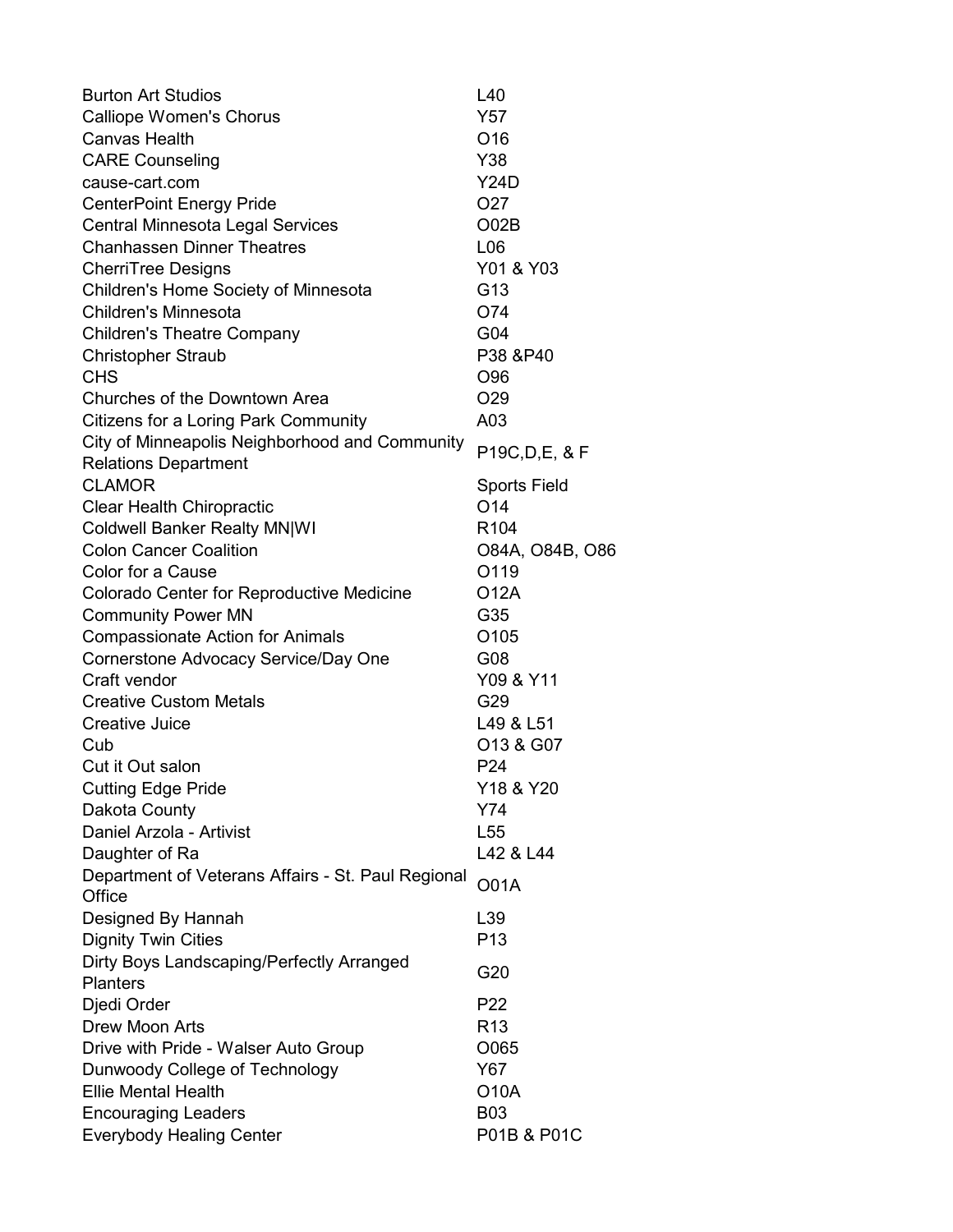| <b>Evolve Activation</b>                         | Y25, Y27, Y29    |
|--------------------------------------------------|------------------|
| <b>EVOLVE Family Services</b>                    | <b>O04A</b>      |
| <b>Explore Minnesota</b>                         | <b>P01A</b>      |
| <b>Fair Anita</b>                                | L32              |
| FairVote MN                                      | <b>B30</b>       |
| Farrell's Extreme Bodyshaping - North Loop       | G27              |
| <b>Feminist Book Club</b>                        | <b>B25</b>       |
| <b>First Christian Church Minneapolis</b>        | P <sub>09</sub>  |
| Fjallraven                                       | G36              |
| <b>Focused Clothing</b>                          | G09              |
| Folly Lolly & co                                 | R <sub>05</sub>  |
| <b>For Goodness Socks</b>                        | O114             |
| <b>Fryed Candy</b>                               | Y24              |
| <b>Fuzzbutt Boutique</b>                         | O129             |
| G4G Gay for Good Twin Cities                     | Y78              |
| <b>Garrett Larson State Farm</b>                 | <b>R96</b>       |
| GayHaus                                          | L38              |
| <b>Geek Partnership Society</b>                  | Y30 & Y32        |
| Geeky And Kinky                                  | Y13 & Y15        |
| <b>Gender Inclusive Schools</b>                  | Y86              |
| <b>Gender Justice</b>                            | O106B            |
| <b>Generations Of Pride</b>                      | O <sub>50</sub>  |
| <b>Gift House</b>                                | L59 & L61        |
| Glamazon                                         | P <sub>05</sub>  |
| god glam it                                      | L34              |
| goodwipes                                        | O88              |
| <b>Grainy Brain Wood Creations</b>               | L45              |
| <b>Gray Ducks Soccer</b>                         | G57              |
| Guys&Ties                                        | L08              |
| <b>Hamline University</b>                        | <b>Y24C</b>      |
| Hazelden Betty Ford Graduate School of Addiction | Y02              |
| <b>Studies</b>                                   |                  |
| <b>Health Care for All Minnesota</b>             | <b>B04</b>       |
| <b>HealthPartners/Park Nicollet</b>              | Y80              |
| <b>Hennepin County Library</b>                   | G21              |
| Hennepin Health                                  | G17              |
| Hennepin Healthcare                              | O <sub>17</sub>  |
| <b>Hey Dood Gear</b>                             | O <sub>123</sub> |
| Homebody MN                                      | R92              |
| Hope House of St. Croix Valley                   | O04B             |
| Horizon Agency, LLC - Connected Insurance        | O09              |
| <b>HOURCAR</b>                                   | P <sub>20</sub>  |
| House of Henna/world caravan                     | L65              |
| Human Rights Campaign                            | <b>B41</b>       |
| <b>HumanistsMN</b>                               | <b>B27</b>       |
| <b>Huntington Bank</b>                           | Y08              |
| <b>Huxley Optical</b>                            | <b>O06A</b>      |
| <b>Hybrid Nation</b>                             | <b>B14</b>       |
| Institute for Integrative Therapies              | O <sub>25</sub>  |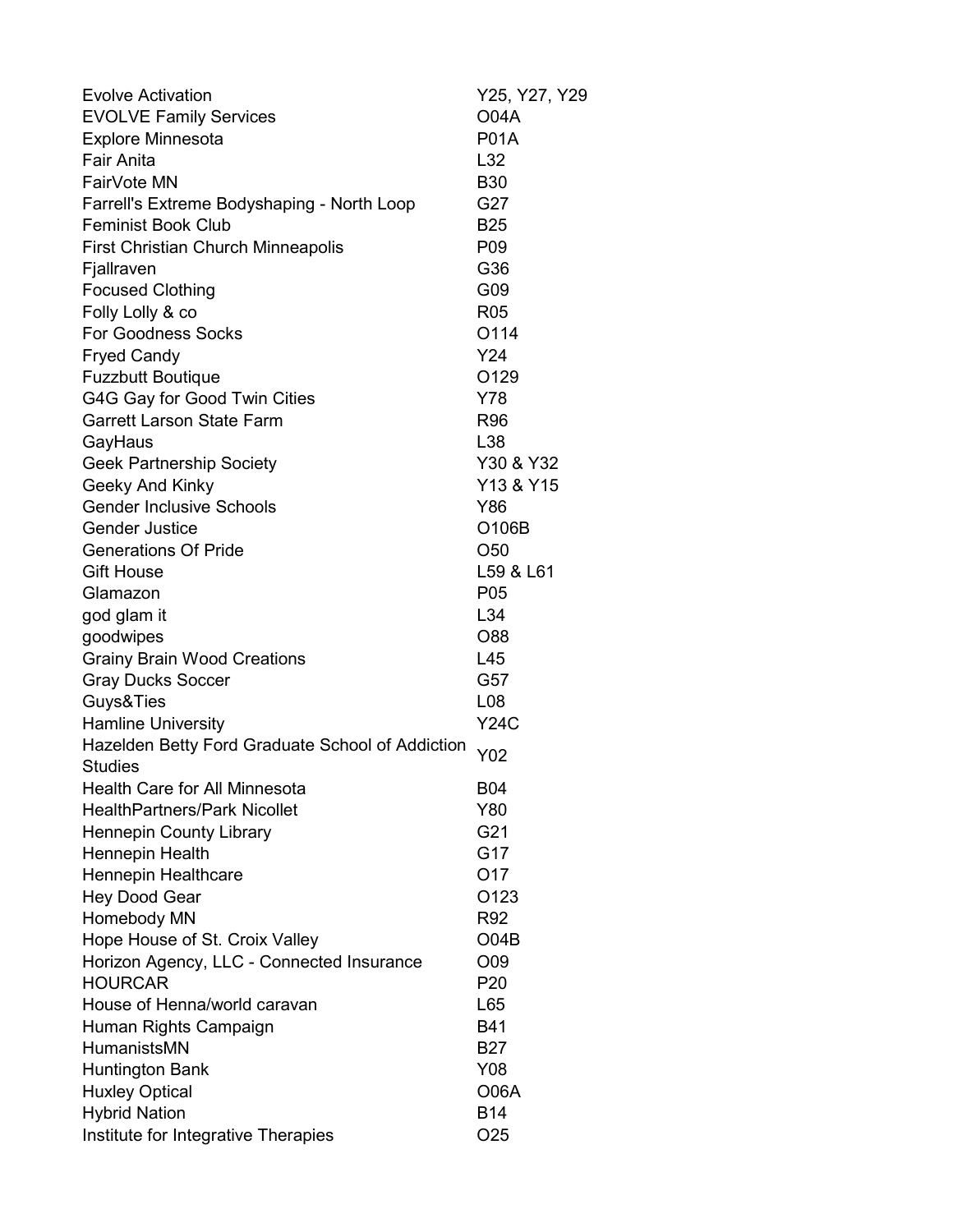| Ivan Idland                                   | L73                               |
|-----------------------------------------------|-----------------------------------|
| James Ballentine VFW Uptown                   | R08 & R10                         |
| Jill Whitney-Birk - Mixed Media Artist        | L63                               |
| Jim Hanbury/Dunk Tank                         | G54                               |
| Joycoast                                      | <b>Y22</b>                        |
| J-Pride (JFCS)                                | P <sub>26</sub>                   |
| <b>KDWB</b>                                   | Y06                               |
| KMKDesignsllc                                 | R <sub>28</sub>                   |
| Kobi Co.                                      | L <sub>04</sub>                   |
| kooka                                         | R04 & R24                         |
| Ladies of the Lakes                           | R32 & R34                         |
| Lakota Made LLC                               | Y26 & Y28                         |
| <b>Legacy Glassworks</b>                      | O83 & O85                         |
| <b>LETTERING UNLIMITED</b>                    | Y79 & Y81                         |
| <b>LGBT Center at Minnesota State Mankato</b> | Y94                               |
| Libertarian Party of Minnesota                | <b>B02</b>                        |
| Linda Clayton Artist                          | R <sub>03</sub>                   |
| Long Dog Apparel LLC                          | O73                               |
| Lurie LLP                                     | O39                               |
| Lutheran Social Service of Minnesota          | G15                               |
| Luxjoy & Comfort                              | L47                               |
| <b>LynLake Centers for Wellbeing</b>          | O06B                              |
| <b>M</b> Health Fairview                      | O <sub>20</sub>                   |
| M.A.D.E. / #ABDLtruth                         | R <sub>09</sub>                   |
| <b>Macalester College</b>                     | Y64 & Y66                         |
| <b>Magnetic Originals</b>                     | P42 & P44                         |
| <b>MAJI DESIGNS</b>                           | P01                               |
| <b>Marquis Leo Collection LLC</b>             | R88 & R90                         |
| MDH: HIV/STD/TB Section                       | B <sub>10</sub> & B <sub>12</sub> |
| Medica                                        | A09                               |
| Medtronic                                     | O98 & O100                        |
| <b>Melrose Center</b>                         | Y82                               |
| MELSA (Metropolitan Library Service Agency)   | G19                               |
| Meridian Behavioral Health, LLC               | O30                               |
| <b>Metro Transit</b>                          | G02A, G02B                        |
| Mid - America Festivals                       | G06                               |
| Mikhamik House of Art.                        | L57                               |
| Minneapolis Area Realtors                     | R94                               |
| Minneapolis Mayhem Rugby Football Club        | G38                               |
| Minneapolis Mehndi & Henna                    | G23                               |
| Minneapolis VA Health Care System             | O01B                              |
| Minneasota Timberwolves & Lynx                | G26 & G28                         |
| Minnesota Assistance Council for Veterans     | R <sub>12</sub>                   |
| Minnesota Atheists                            | P46                               |
| MINNESOTA AWESOME                             | G42 & G44                         |
| <b>Minnesota Community Care</b>               | O61 & O63                         |
| <b>Minnesota Deaf Queers</b>                  | O <sub>22</sub> & O <sub>24</sub> |
| Minnesota Freedom Band                        | L41                               |
| Minnesota Freeze Australian Rules Football    | G24 & G22                         |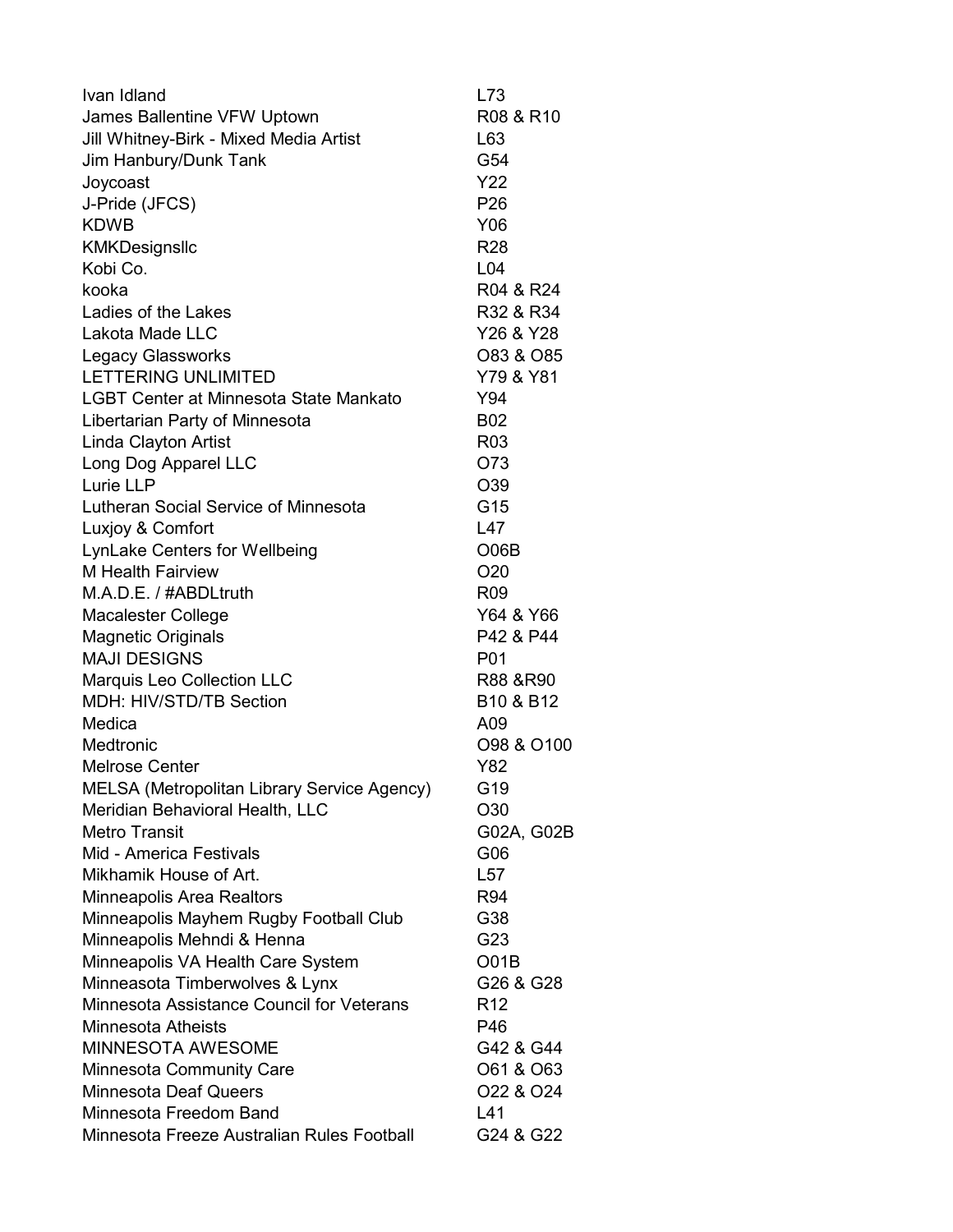| Minnesota Greyhound Rescue                                           | O <sub>133</sub>                  |
|----------------------------------------------------------------------|-----------------------------------|
| Minnesota Housing                                                    | O05                               |
| <b>Minnesota Leather Pride</b>                                       | R21, R23, R25                     |
| Minnesota NOW                                                        | R <sub>108</sub>                  |
| Minnesota Ovarian Cancer Alliance                                    | O71                               |
| Minnesota Philharmonic Orchestra                                     | O <sub>52</sub>                   |
| Minnesota Pride Rotary                                               | O116                              |
| <b>Minnesota Recovery Connection</b>                                 | O66                               |
| <b>Minnesota Transitions Charter School</b>                          | Y55                               |
| <b>Minnesota Twins</b>                                               | G18                               |
| Minnesota Unitarian Universalist Social Justice<br>Alliance (MUUSJA) | <b>P19A</b>                       |
| Minnesota United Methodist Reconciling                               |                                   |
| Congregations                                                        | P <sub>28</sub>                   |
| <b>Minnesota United Soccer</b>                                       | Large Basketball Court            |
| Minnesota Vikings                                                    | G32, G34, & G30                   |
| Minnesota Wild                                                       | <b>Small BB Court</b>             |
| Mingy Art                                                            | <b>B16</b>                        |
| Mio Soaps                                                            | L67                               |
| Mitchell Hamline School of Law                                       | Y63                               |
| Mixly Cocktail Co                                                    | O93                               |
| <b>MN Elite Home Team - Keller Williams Classic</b>                  |                                   |
| <b>Realty NW</b>                                                     | <b>B35</b>                        |
| <b>MN Pocket Pet Rescue</b>                                          | O <sub>127</sub>                  |
| <b>MNT Girls</b>                                                     | O78                               |
| <b>MN Teen Activists</b>                                             | Y14                               |
| <b>MNRSC</b>                                                         | Y92                               |
| Move Minnesota O94A                                                  |                                   |
| Multi-Church Initiative                                              | P <sub>15</sub>                   |
| My Pit Bull is Family                                                | O101                              |
| <b>Mystic Treasures</b>                                              | P <sub>16</sub> &P <sub>18</sub>  |
| <b>NAKED MINNESOTA</b>                                               | R <sub>27</sub> & R <sub>29</sub> |
| <b>NAMI Minnesota</b>                                                | O37                               |
| Nash inc.                                                            | <b>B06</b>                        |
| <b>NATALIE LYON AGENCY- FARMERS</b>                                  |                                   |
| <b>INSURANCE</b>                                                     | O68                               |
| Natalis Counseling & Psychology Solutions                            | O81                               |
| <b>Nathan Lueth Illustration</b>                                     |                                   |
|                                                                      | L52                               |
| NATURAL ROOTS T-SHIRTS & ACCESSORIES                                 | O87 & O89                         |
| <b>Nauti Adventures</b>                                              | O79                               |
| <b>NBC Sports Next Sportsengine</b>                                  | <b>G56A</b>                       |
| <b>NewArtCode</b>                                                    | Y <sub>12</sub>                   |
| <b>NGPA</b>                                                          | Y84                               |
| Nivon Wellness Center, LLC                                           | <b>B28</b>                        |
| No Dog Left Behind                                                   | O109                              |
| No Limits Printing                                                   | L28 & L30                         |
| Normandale Community College                                         | Y73                               |
| North Star Hemp DBA Carpe Diem CBD                                   | R <sub>11</sub>                   |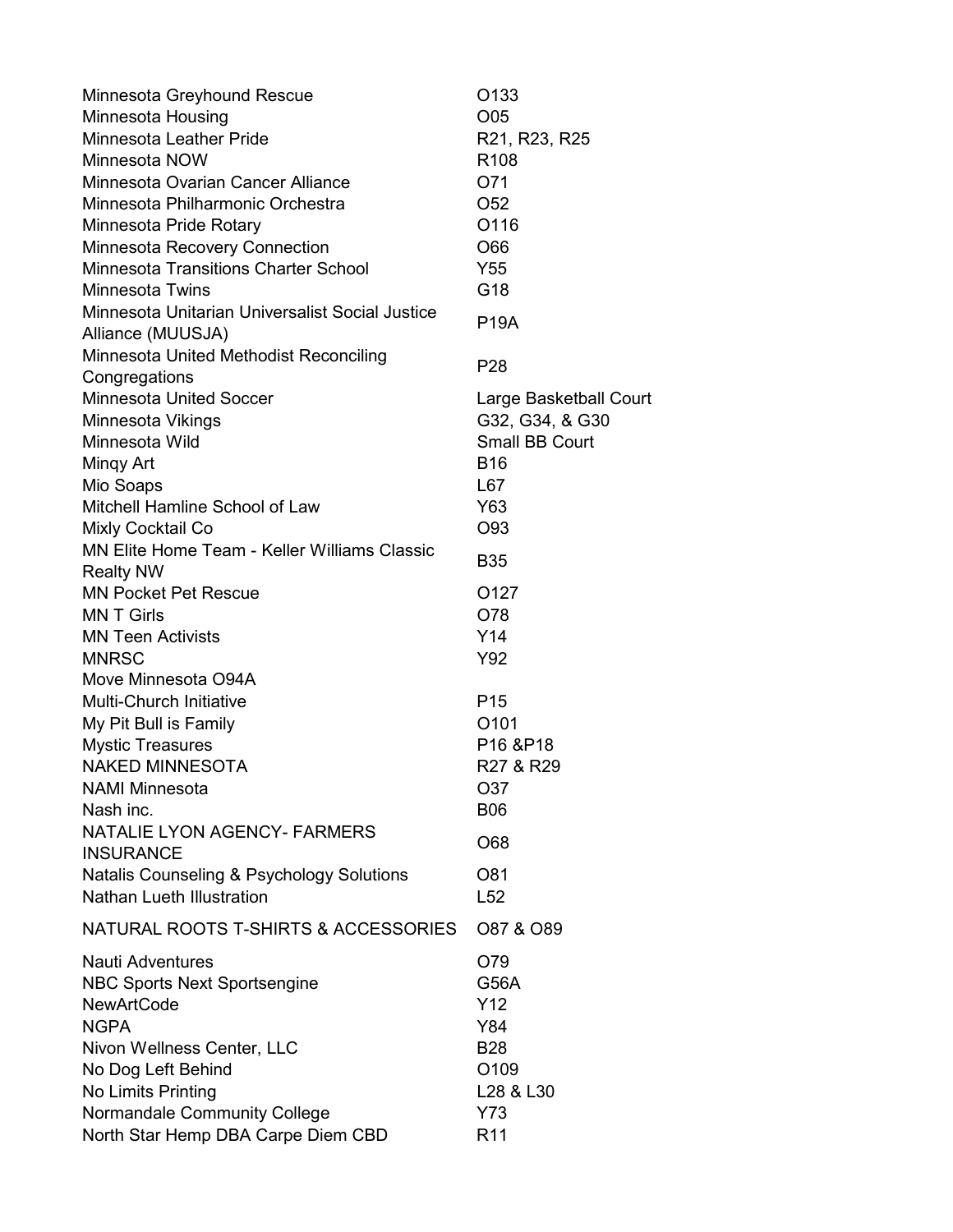| North Star Roller Derby                 | G46                               |
|-----------------------------------------|-----------------------------------|
| NorthShore University HealthSystem      | R <sub>110</sub>                  |
| Northstar Behavioral Health             | Y76                               |
| Northwestern Health Sciences University | O34                               |
| <b>NUWAY</b>                            | O33                               |
| nVent Management Company                | O07                               |
| <b>Nystrom Treatment</b>                | O03                               |
| <b>One Voice Mixed Chorus</b>           | L16                               |
| One World Boutique                      | L <sub>50</sub>                   |
| Open Arms of Minnesota                  | A05                               |
| Ordway Center for the Performing Arts   | L14                               |
| Our Space                               | Our Space                         |
| Out in STEM @ Minnesota                 | Y70                               |
| Out To Brunch                           | R <sub>36</sub>                   |
| <b>PALINDROME</b>                       | Y72                               |
| Pallay craft                            | R <sub>16</sub> & R <sub>18</sub> |
| Pamela M Petersen Agency LLC            | Y49                               |
| Paws Abilities Dog Training             | O139                              |
| Pawsh Photography LLC                   | O113                              |
| Peace Corps                             | Y53                               |
| People Incorporated                     | O08B                              |
| Pet Yard Pick Up                        | O137                              |
| Pet-Taxicab LLC                         | O <sub>131</sub>                  |
| PiM Arts High School                    | Y68                               |
| <b>Pink Cloud Foundation</b>            | Y75                               |
| <b>Planned Parenthood</b>               | O <sub>18</sub>                   |
| <b>PNC</b>                              | G01 & G03                         |
| Ponderosa Sky Designs                   | L <sub>02</sub>                   |
| Pop Skin Cosmetics LLC                  | L <sub>58</sub>                   |
| <b>PrairieCare LLC</b>                  | O32                               |
| Pretty's N Paw's                        | O <sub>141</sub>                  |
| <b>Pride Counseling Services</b>        | O <sub>19</sub>                   |
| <b>Pride Scouts of America</b>          | <b>R07</b>                        |
| <b>Prime Therapeutics</b>               | O45 (BCBS will be O47)            |
| PrismaBun                               | L75                               |
| Pro-Choice Minnesota                    | O <sub>26</sub>                   |
| <b>PT Rocks and Gems</b>                | L24 & L26                         |
| Puma                                    | G50                               |
| <b>Quatrefoil Library</b>               | B18, B20, B22                     |
| Queen On The Scene                      | G52 & P34                         |
| <b>Queer Grace Community</b>            | O <sub>125</sub>                  |
| <b>QUEERSPACE collective</b>            | L54                               |
| Quorum                                  | O118                              |
| RAGOM- Retrieve a Golden of the Midwest | O115                              |
| <b>Rainbow Health MN</b>                | O102 & O104                       |
| <b>Rainbow Island</b>                   | O90B & R06                        |
| <b>Rainbow Love</b>                     | Y38 & Y40                         |
| ramsey county social services           | G05                               |
| RE365 Team With Realty Group            | O69                               |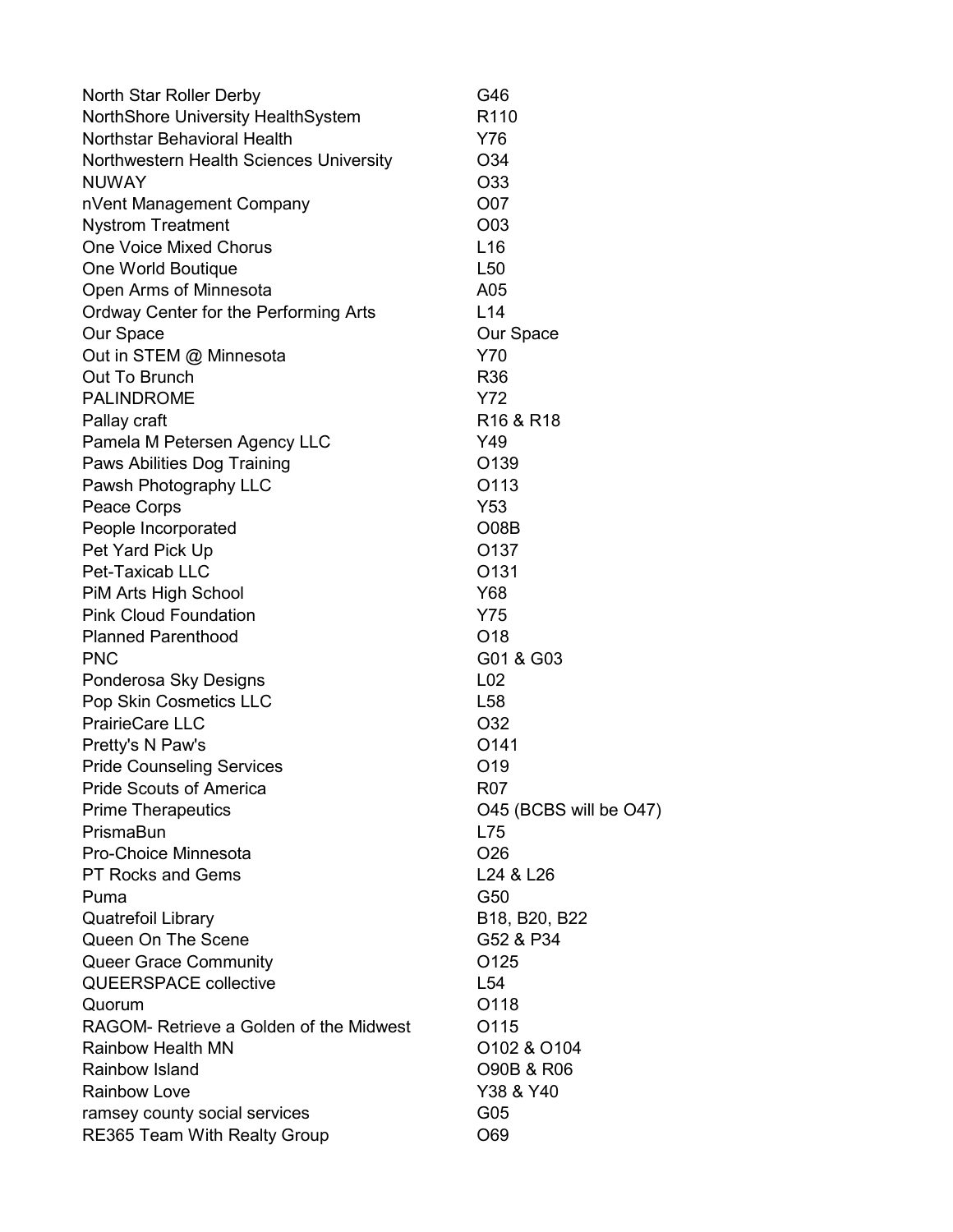| <b>RECLAIM</b>                             | Y77              |
|--------------------------------------------|------------------|
| <b>Red Door Clinic</b>                     | <b>B08</b>       |
| <b>Red Ribbon Ride</b>                     | O <sub>51</sub>  |
| Renewal by Andersen                        | Y36              |
| <b>RISE CANNABIS</b>                       | R <sub>102</sub> |
| <b>Riverrun Acreage LLC</b>                | O <sub>135</sub> |
| RMIA                                       | O <sub>21</sub>  |
| <b>Roanhorse Brands LLC</b>                | R <sub>14</sub>  |
| <b>Rock What You Got</b>                   | Y71              |
| <b>Ryan Companies</b>                      | O77              |
| Sankalpa Therapy and Wellness Center       | O <sub>15</sub>  |
| <b>Save Point</b>                          | O35              |
| Save-A-Bull Rescue                         | O117             |
| Science Museum of Minnesota                | O <sub>57</sub>  |
| Scout                                      | L43              |
| Seagate Technology                         | O80              |
| Secret Garden Spa                          | R <sub>100</sub> |
| see carrie color                           | Y05              |
| Serious Color Salon, LLC.                  | O64              |
| <b>Sexual Violence Center</b>              | O12B             |
| Shangri-La Crafts and Gifts                | O82B & Y51       |
| Shiro's African Boutique LLC               | <b>B31</b>       |
| <b>Shout Out Loud - Suicide Prevention</b> | L <sub>56</sub>  |
| Soul Sistas LLC                            | <b>B33</b>       |
| <b>Splendid Bohemians</b>                  | <b>B21</b>       |
| <b>SPS Commerce</b>                        | <b>O02A</b>      |
| St. Catherine University                   | Y59              |
| St. Paul-Reformation Lutheran Church       | O76              |
| <b>Standout Proud!</b>                     | L <sub>18</sub>  |
| <b>Star Tribune</b>                        | G10              |
| <b>STAR TRIBUNE NEWSPAPER</b>              | Y16              |
| State Farm / The Marketing Arm             | O110 & O112      |
| State of Minnesota                         | O62              |
| Stillcoda Photography                      | O67              |
| <b>Stonewall DFL</b>                       | A07              |
| <b>Stonewall Sports</b>                    | <b>Y81C</b>      |
| <b>StreetWorks</b>                         | Y47              |
| Studio 606                                 | R38              |
| Target                                     | Y31              |
| <b>Team Trans Ice Hockey</b>               | G53              |
| The Aliveness Project                      | O <sub>53</sub>  |
| The Arc Minnesota                          | A01              |
| The Bridge for Youth                       | Y39, Y41, Y43    |
| The Link                                   | G25              |
| The Michael Kaslow Team - Keller Williams  | 092A & 092B      |
| The Nature Conservancy                     | P11              |
| The Pillars of Prospect Park               | O41              |
| The Pride Institute                        | O <sub>23</sub>  |
| <b>The Retrievers</b>                      | O121             |